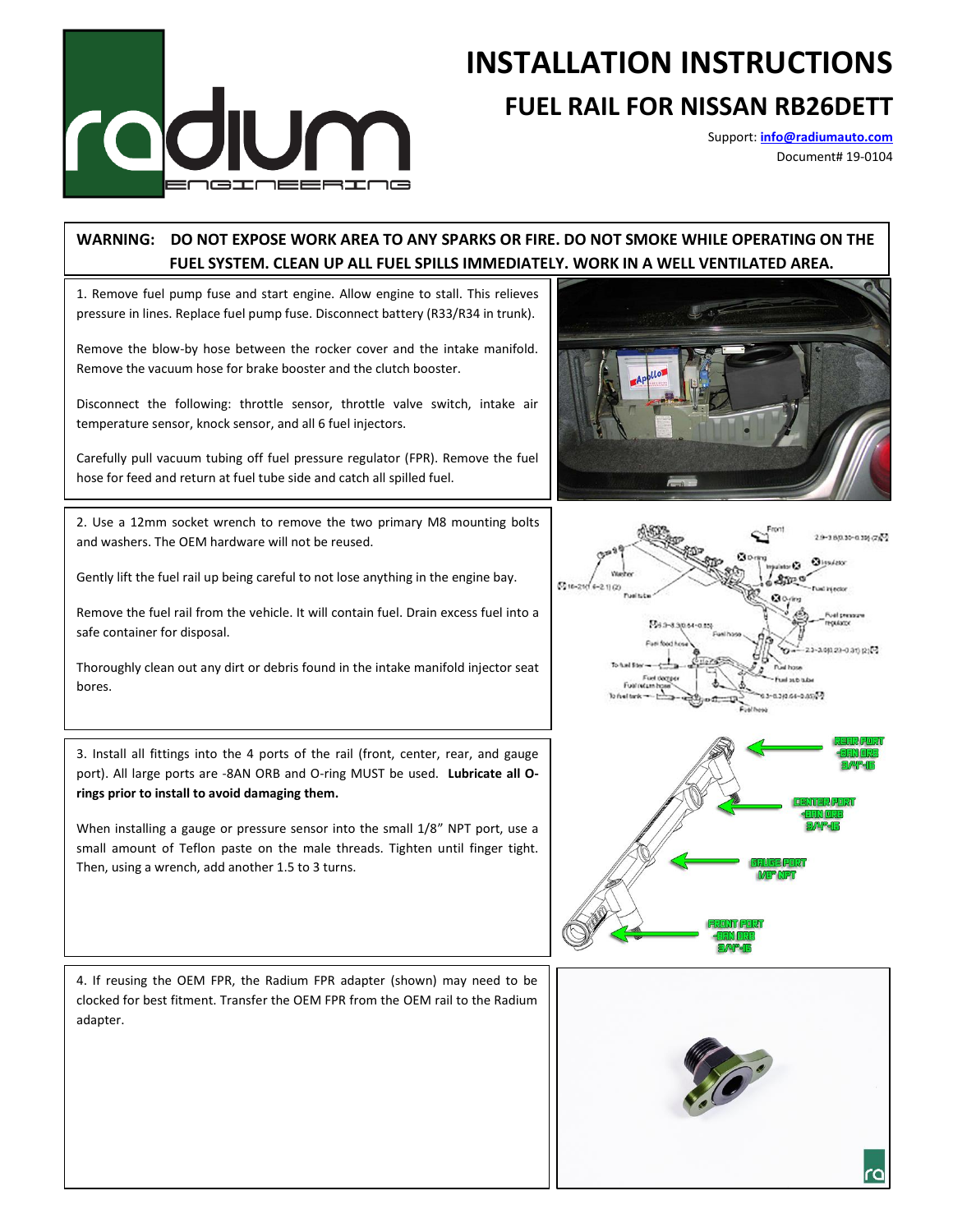5. The Radium fuel rail is compatible with 11mm upper injector O-rings.

If the OEM RB26DETT fuel injectors will be reused, replace the upper O-rings with the ones included in the kit. This will effectively convert the stock 10.45mm (JECS) injectors to 11mm (Denso) fitment.



6. If aftermarket injectors are to be used, be sure the upper O-ring seats inside the injector bore. Washer shims (not included) may be required for proper fitment. The fuel injector must have specific spacing, as shown.

**Lightly lubricate each fuel injector's top and bottom O-rings with engine oil.**  Fully insert the injectors into the Radium fuel rail bores.



7. Press the phenolic spacers into the bottom side of the fuel rail mounting holes.

Line-up and place the Radium fuel rail assembly onto the intake manifold.

Once everything is positioned correctly, push the rail towards the intake manifold to fully seat the injectors.

Next, put the phenolic washers on the included M8 bolts and install, as shown.

Using a 6mm Allen wrench, torque the 2 bolts to 10ftlbs (13.6Nm).



8a. If the OEM Nissan plastic injector wiring harness cover will be reused, it might need to be modified depending on what will be used in the center port or gauge port. Shown is the modification required to directly mount a fuel pressure gauge to the rail.



8b. Shown is an alternative "street elbow" option to avoid cover modification.

Radium Engineering P/N: 14-0332 1/8" NPT Male to Female, 90 Degree Fitting